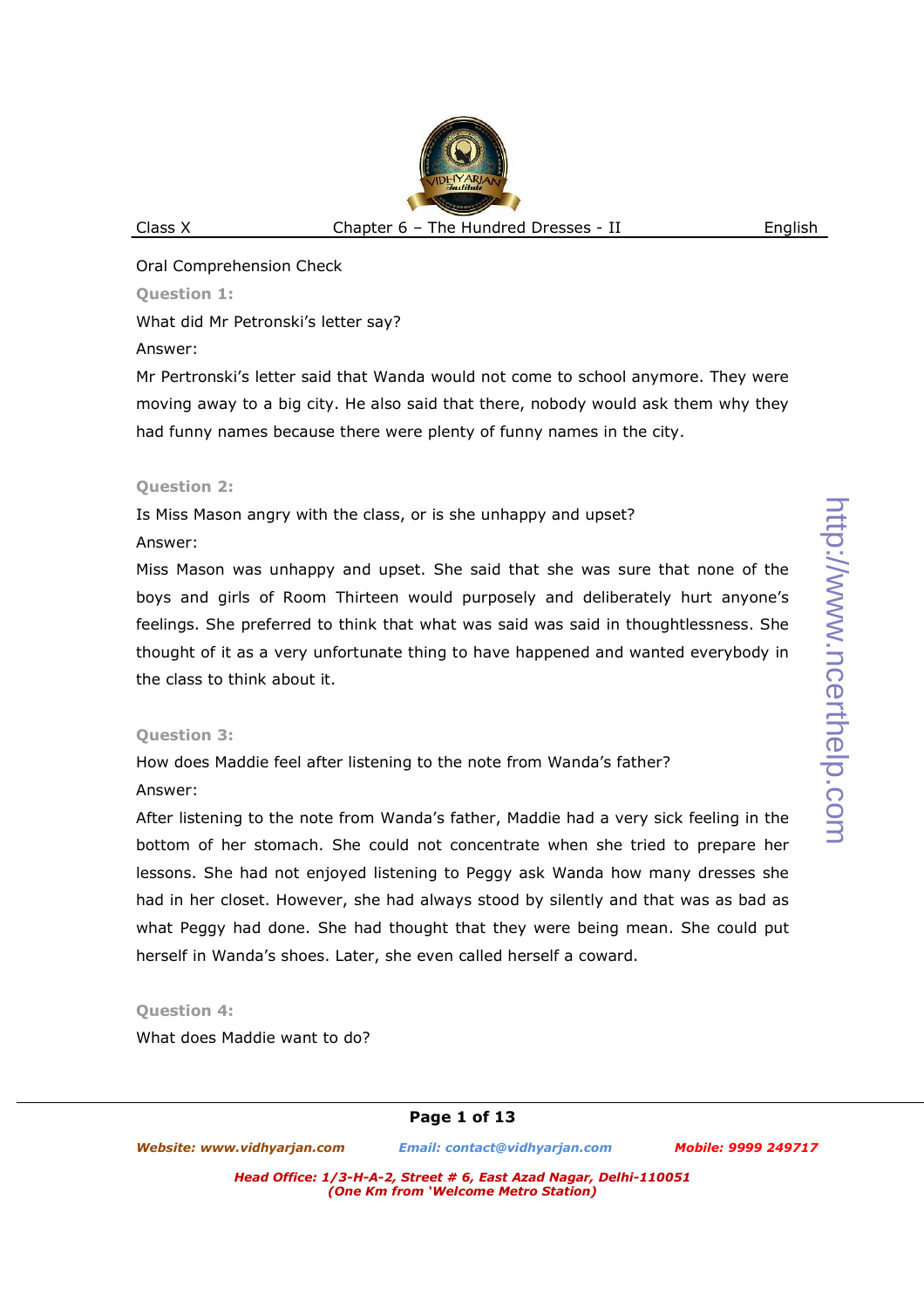Maddie wanted to tell Wanda that she had not meant to hurt her feelings. She felt that she had to do something, whether Peggy felt badly or not. She had to find Wanda. She had the feeling that Wanda might not have moved away as yet. She thought that Peggy would climb the Boggins Heights with her, and together, they would tell Wanda that she had won the contest; that they thought she was smart; and that the hundred dresses were beautiful.

#### **Question 1:**

What excuses does Peggy think up for her behaviour? Why?

#### Answer:

Peggy had told Maddie with pretended casualness that both of them should go and see if Wanda had left the town or not. The excuse that Peggy thought up for her behaviour was that she never called Wanda a foreigner or made fun of her name. She also said that she never thought Wanda had even the sense to know that they were making fun of her. She thought Wanda was too dumb. However, she appreciated the fact that Wanda could draw so well. She was making such excuses because she was feeling bad about what had happened, thinking that it probably was her teasing because of which Wanda left the school.

## **Question 2:**

What are Maddie's thoughts as they go to Boggins Heights?

## Answer:

Maddie hoped that they would find Wanda. She wanted to tell her that they were sorry that they had picked on her; and that how wonderful the whole school thought she was. She also thought of requesting her not to leave the school. She even thought that she and Peggy would fight anybody who was not nice to her.

## **Question 3:**

Why does Wanda's house remind Maddie of Wanda's blue dress?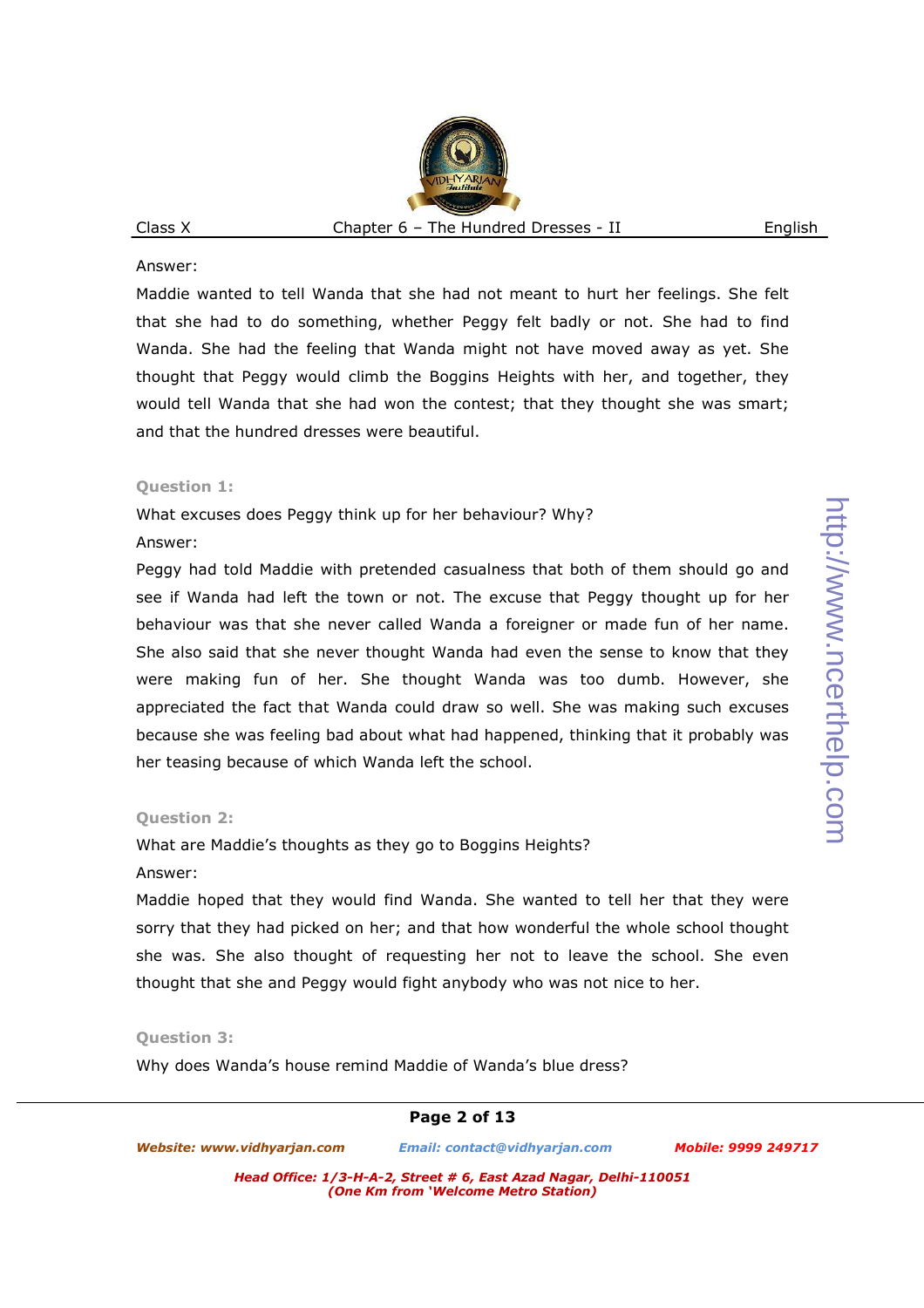Wanda's house looked shabby but clean. It reminded Maddie of Wanda's blue dress because it was also very shabby and faded, but clean

## **Question 4:**

What does Maddie think hard about? What important decision does she come to? Answer:

Maddie was not happy as she could not find Wanda at her home. She could not sleep that night. She thought about Wanda, her faded blue dress, and the little house she lived in. She also thought about the hundred glowing pictures, which were all lined up in the classroom. At last, Maddie thought really hard and after a long time, she reached an important decision. She decided that she would never stand by and say nothing again. If she ever heard anybody picking on someone because they were funny looking or because they had strange names, then she would speak up. She did not even mind losing Peggy's friendship over it. She knew she could not make things right with Wanda. However, she had decided that in the future, she would never make anybody else unhappy again.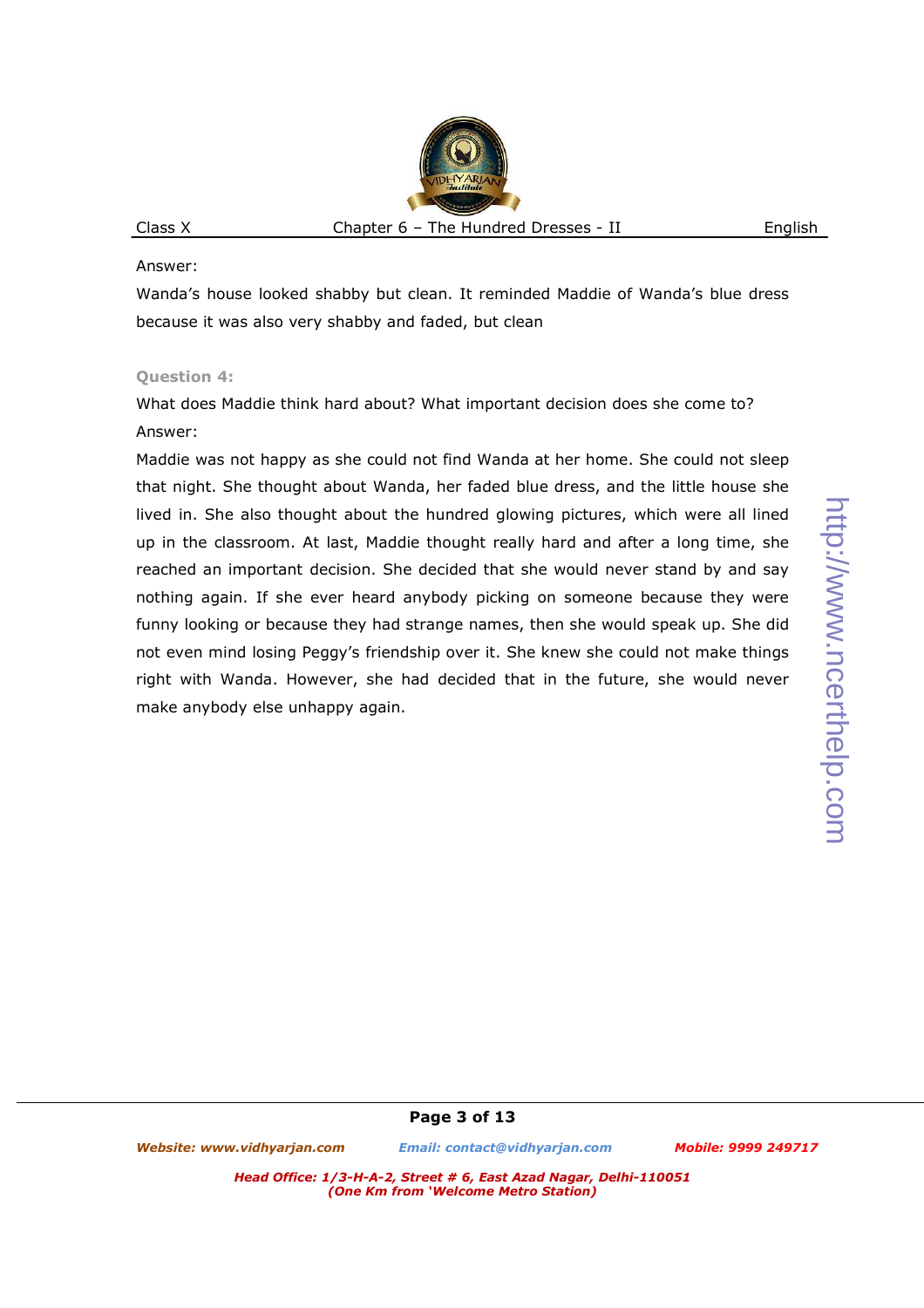#### Thinking About the Text

#### **Question 1:**

Why do you think Wanda's family moved to a different city? Do you think life there was going to be different for their family? Answer:

It is likely that like Wanda, other members of her family also faced ridicule and mockery because of their long and different names. Wanda's family moved to a big city as in the city everybody had funny names, so they would not face as much trouble in this regard. However, life could still be difficult for them as they could be teased about various other things.

#### **Question 2:**

Maddie thought her silence was as bad as Peggy's teasing. Was she right?

### Answer:

Yes, Maddie was right when she thought that her silence was as bad as Peggy's teasing. She was right because even though she felt bad about it and never teased Wanda herself, she did not say anything to stop it. A person who sees something wrong happening in front of him/her is as much an offender as the person committing the offence. Maddie was too afraid to say anything because she did not want to lose Peggy's friendship. Also, she was poor herself, so she feared that everybody would make fun of her too.

## **Question 3:**

Peggy says, "I never thought she had the sense to know we were making fun of her anyway. I thought she was too dumb. And gee, look how she can draw!" What led Peggy to believe that Wanda was dumb? Did she change her opinion later? Answer:

Peggy believed that Wanda was dumb as she could not understand why Wanda said she had a hundred dresses, even when everybody knew that she was poor. She knew everybody was laughing at her. Even then, she kept giving the same answer.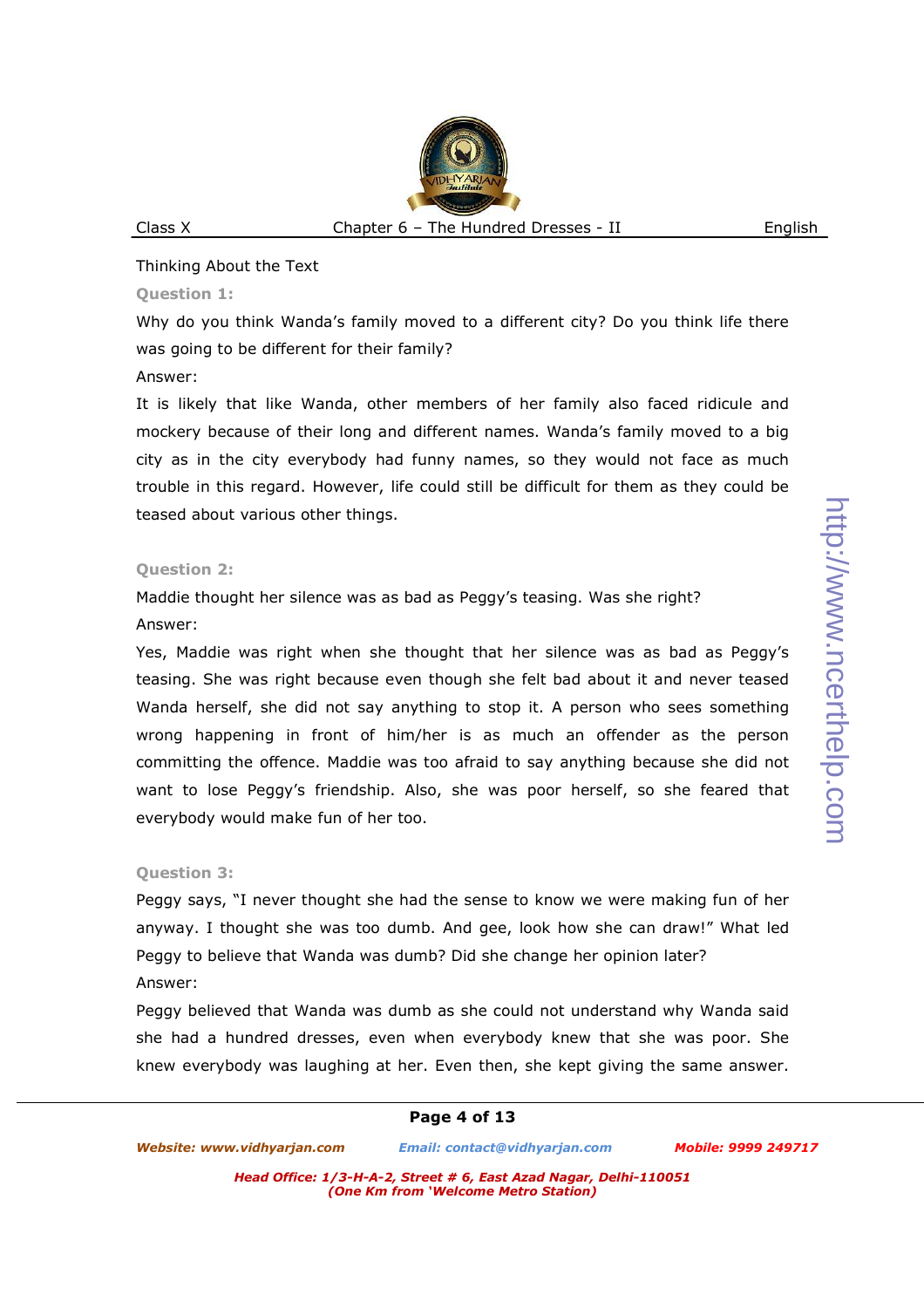She even described the dresses she said she had. That is why Peggy thought Wanda was dumb. She changed her opinion later when she saw the hundred dresses Wanda had talked about. She saw the drawings and was highly impressed by their beauty. She realized that Wanda was a very good artist.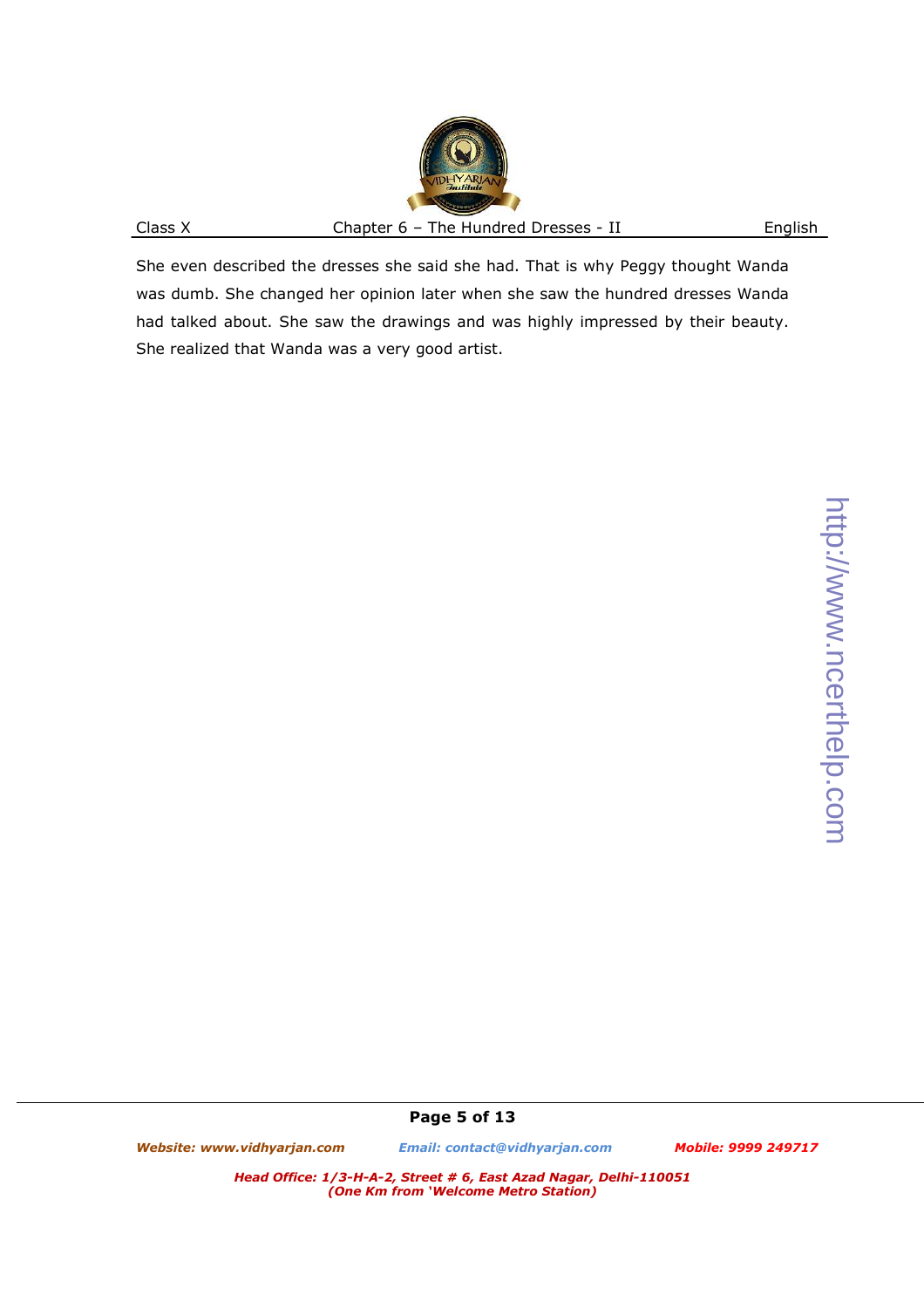Oral Comprehension Check

## **Question 1:**

What did the girls write to Wanda?

## Answer:

The girls wrote a friendly letter to Wanda telling her that she had won the contest. They also wrote how pretty her drawings were. They asked her if she liked the place where she was living and if she liked her new teacher. They wanted to say that they were sorry. However, they ended up with just writing a friendly letter. They signed it with lots of X's for love.

# **Question 2:**

Did they get a reply? Who was more anxious for a reply, Peggy or Maddie? How do you know?

## Answer:

No, they did not get a reply. Maddie was more anxious for a reply as she thought a lot about it. She would put herself to sleep making speeches about Wanda and defending her from great crowds of girls who were trying to tease her. Before Wanda could press her lips together in a tight line, which she did before answering, Maddie would cry out and ask everybody to stop and then, everybody would feel ashamed the way she felt. Peggy, on the other hand, had begun to forget about the whole affair. This shows that Maddie was more anxious for a reply than Peggy.

# **Question 3:**

How did the girls know that Wanda liked them even though they had teased her? Answer:

The girls came to know that Wanda liked them even though they had teased her as she had asked Miss Mason to give the green dress with red trimming to Peggy and the blue one to Maddie. Later when Maddie looked at the drawing very carefully, she realized that the dress had a face and a head, which looked like her own self. The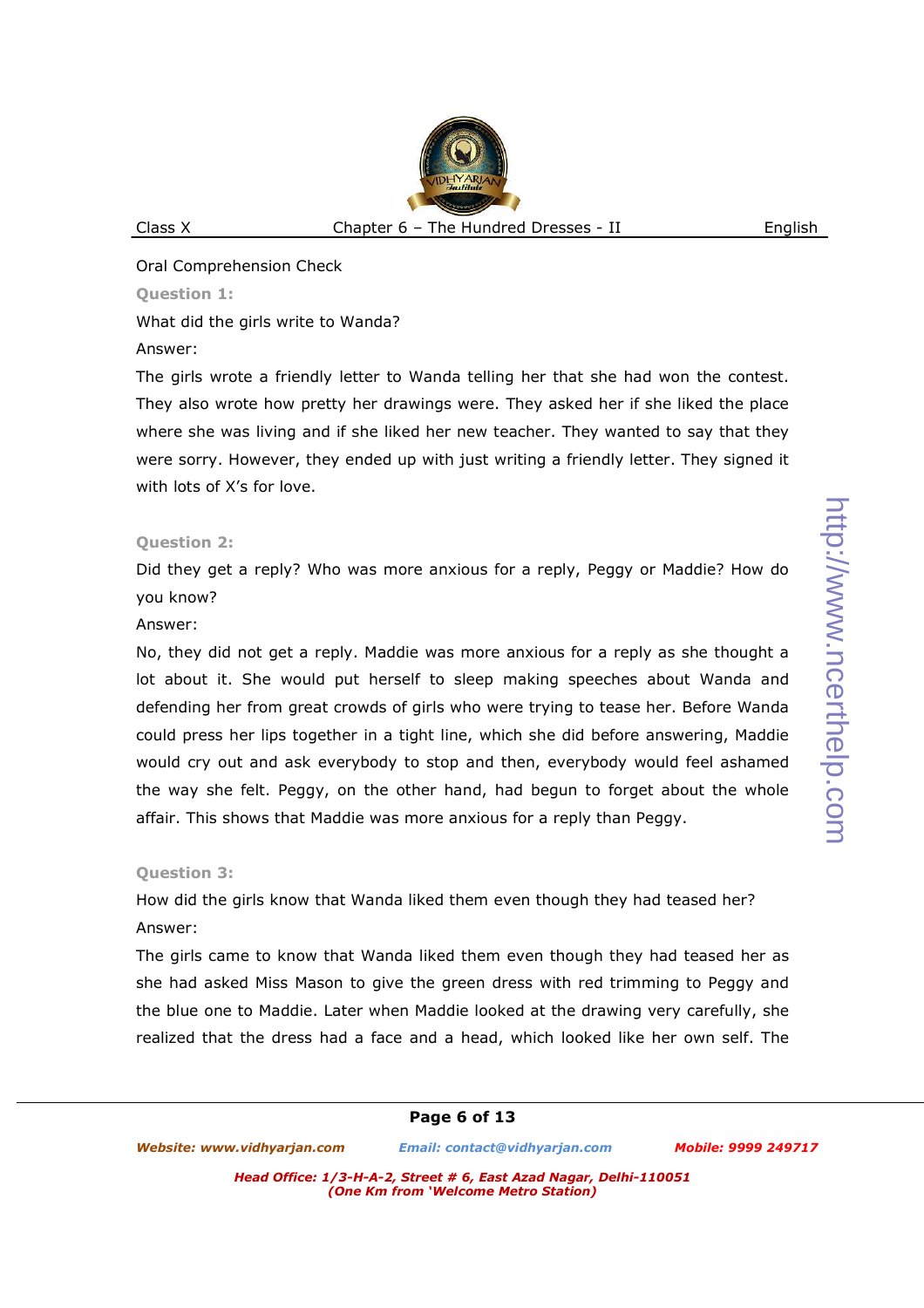head and face in the drawing given to Peggy looked just like Peggy. That is why the girls knew that Wanda liked them even though they had teased her.

#### **Question 4:**

What important decision did Maddie make? Why did she have to think hard to do so? Answer:

The important decision that Maddie made was that she would never stand by and say nothing again. If she ever heard anybody picking on someone because they were funny-looking or because they had strange names, she would speak up. She did not even mind losing Peggy's friendship over it. She knew she could not make things right with Wanda. However, she had decided that in the future, she would never make anybody else unhappy again.

She was unhappy that she could not find Wanda at her home. She could not sleep that night. She thought about Wanda, her faded blue dress, and the little house she lived in. She also thought about the hundred glowing pictures, which were all lined up in the classroom. She was feeling guilty of not having said anything when everybody else was teasing Wanda. It was her guilt that made her think very hard and arrive at the important decision.

## **Question 5:**

Why do you think Wanda gave Maddie and Peggy the drawings of the dresses? Why are they surprised?

Answer:

Maddie and Peggy had written a letter to Wanda. Though it was a friendly letter, Wanda must have understood the emotions behind the writing of that letter. Therefore, Wanda's request that two of her drawings be given to Maddie and Peggy could be her way of telling them that she had forgiven and forgotten.

When Maddie and Peggy did not receive a reply to their letter for a long time, they felt that perhaps Wanda was still hurt and angry. Therefore, they were surprised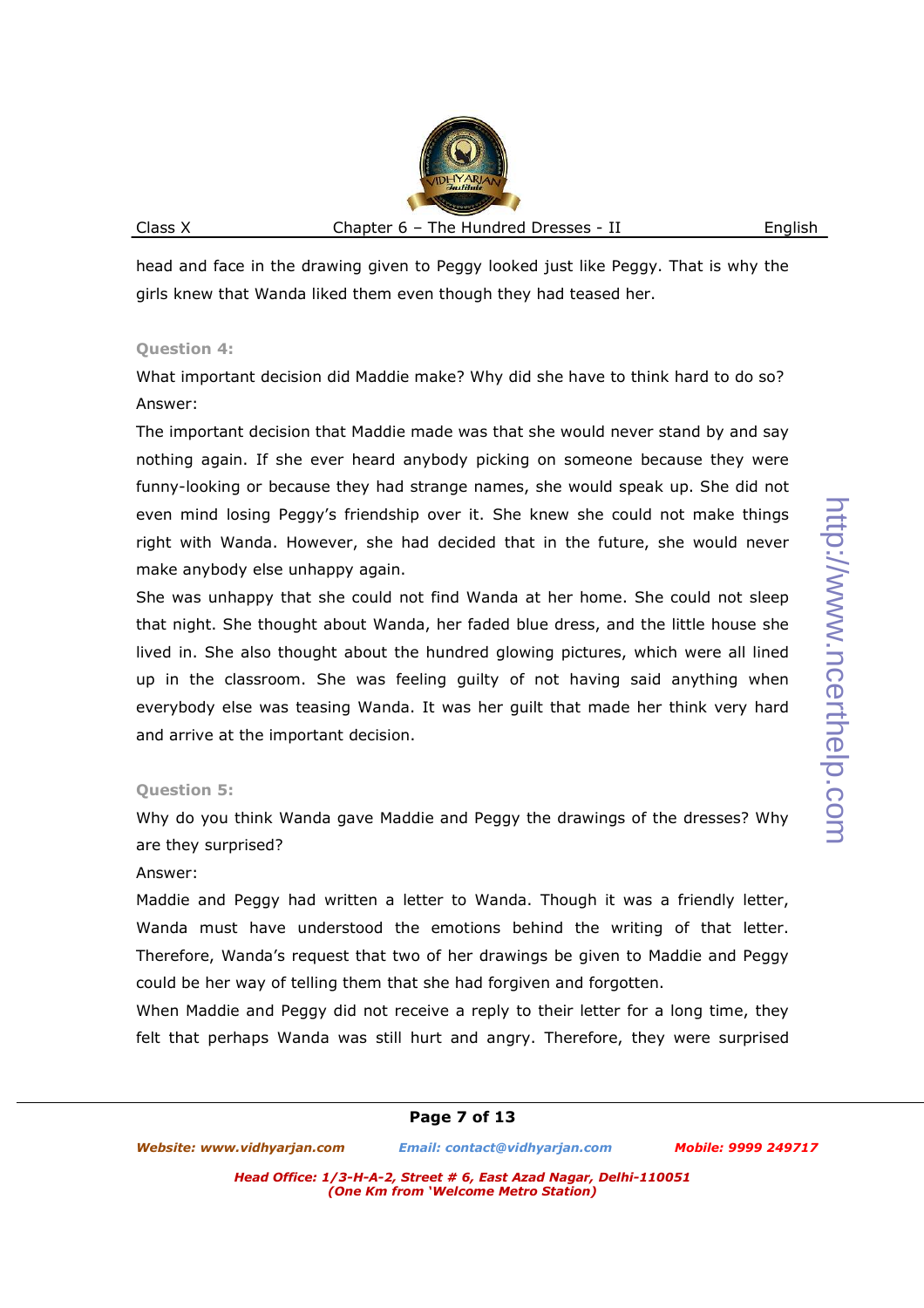http://www.ncerthelp.com http://www.ncerthelp.com

when they came to know that Wanda had asked Miss Mason to give them two of her drawings.

# **Question 6:**

Do you think Wanda really thought the girls were teasing her? Why or why not? Answer:

Wanda would have been aware that the other children were teasing her. She would have known that the children intended to make fun of her poverty, and would have laughed at her whatever she might have said. This could have been the reason for her exaggerating everything whenever she answered their questions.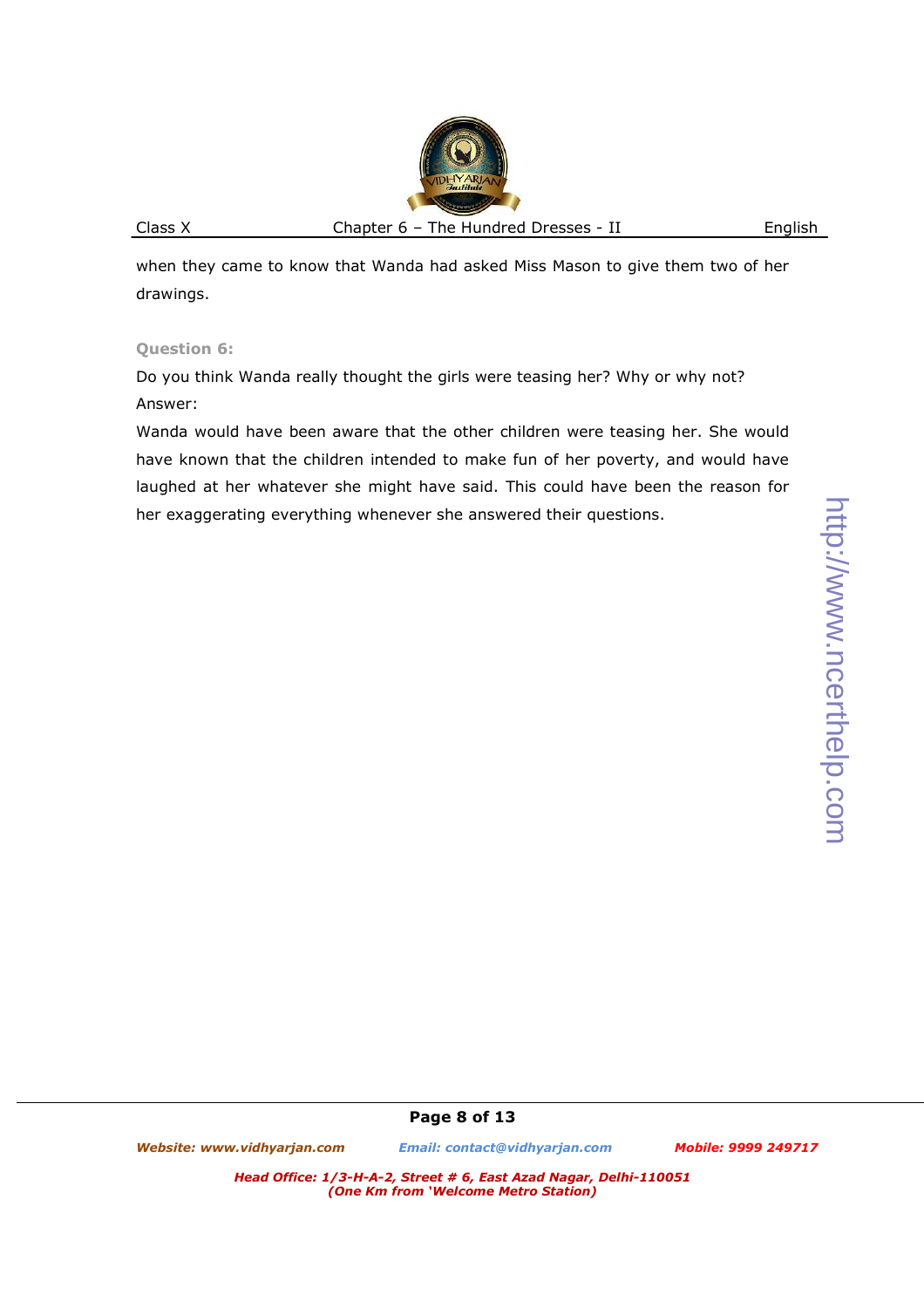### Thinking About Language

## **Question 1:**

Here are thirty adjectives describing human qualities. Discuss them with your partner and put them in the two word webs (given below) according to whether you think they show positive or negative qualities. You can consult a dictionary if you are not sure of the meanings of some of the words. You may also add to the list the positive or negative 'pair' of a given words.

kind, sarcastic, courteous, arrogant, insipid, timid, placid, cruel, haughty, proud, zealous, intrepid, sensitive, compassionate, introverted, stolid, cheerful, contented, thoughtless, vain, friendly, unforgiving, fashionable, generous, talented, lonely, determined, creative, miserable, complacent.

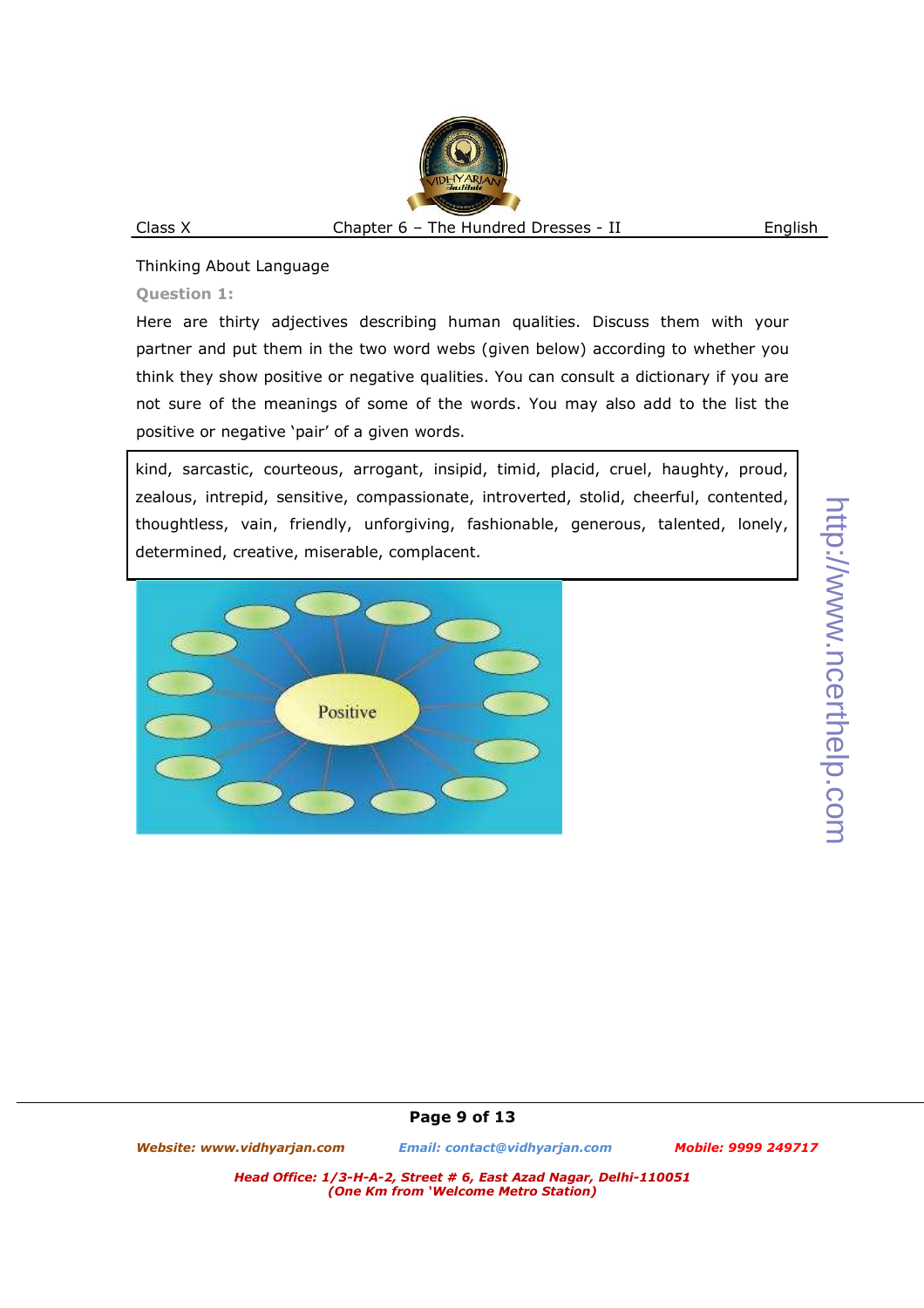



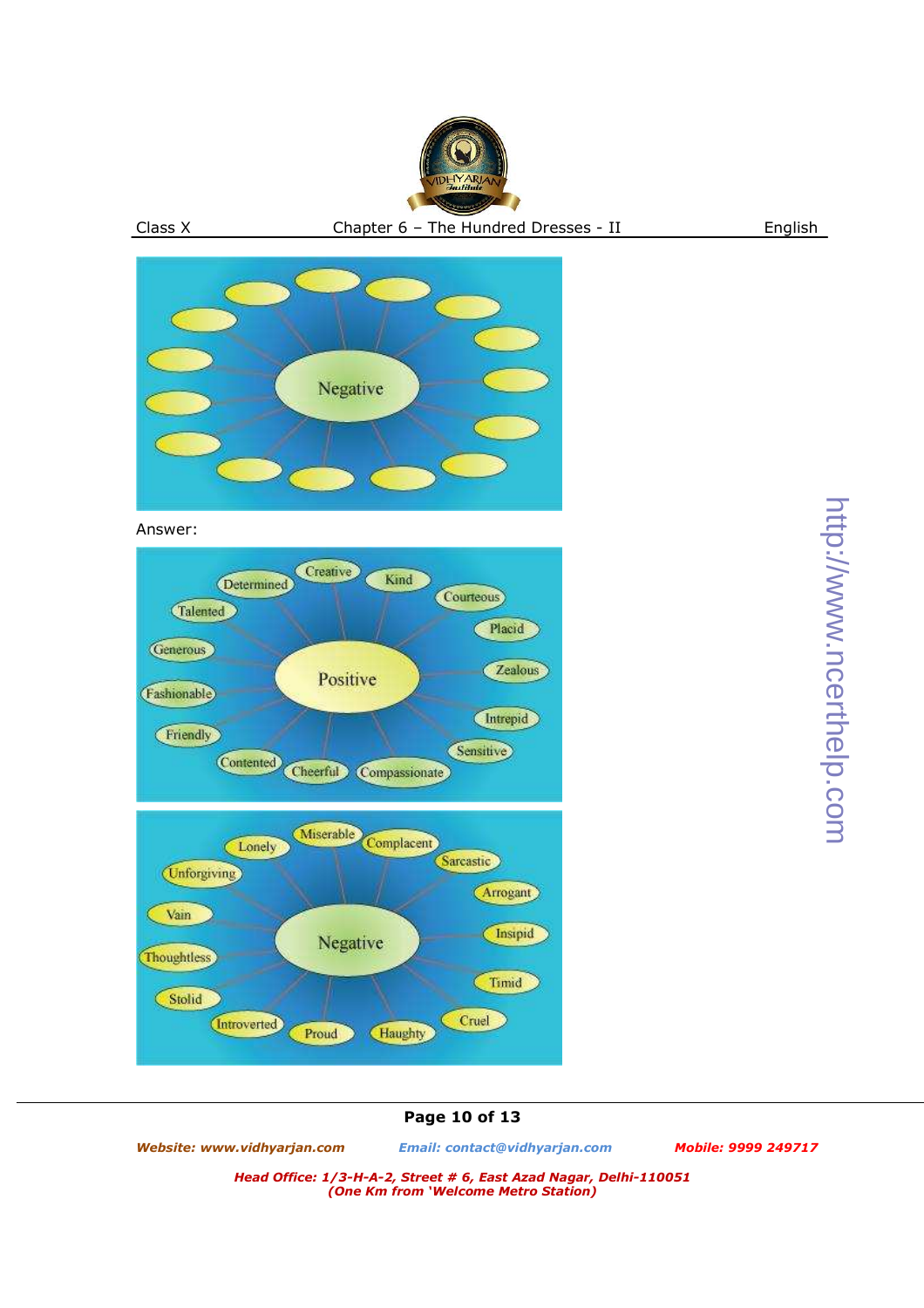## **Question 2:**

What adjectives can we use to describe Peggy, Wanda and Maddie? You can choose adjectives from the list above. You can also add some of your own.

1. Peggy \_\_\_\_\_\_\_\_\_\_\_\_\_\_\_\_\_\_\_\_\_\_\_\_\_\_\_\_\_\_\_\_\_\_\_\_\_\_\_\_\_\_\_\_\_\_\_\_\_\_\_\_\_\_\_\_\_\_\_\_ 2. Wanda \_\_\_\_\_\_\_\_\_\_\_\_\_\_\_\_\_\_\_\_\_\_\_\_\_\_\_\_\_\_\_\_\_\_\_\_\_\_\_\_\_\_\_\_\_\_\_\_\_\_\_\_\_\_\_\_\_\_\_ 3. Maddie <u>and the set of the set of the set of the set of the set of the set of the set of the set of the set of the set of the set of the set of the set of the set of the set of the set of the set of the set of the set o</u> Answer: 1. Peggy: sarcastic, cheerful, contented 2. Wanda: kind, timid, introverted, generous, talented, lonely, creative 3. Maddie: kind, timid, sensitive, miserable **Question 3:**  1.Find the sentences in the story with the following phrasal verbs. lined up thought up took off stood by Answer: **1.** (i) lined up And she thought of the glowing picture those hundred dresses made − all **lined up** in the classroom. (ii) thought up

Peggy, who had **thought up** this game, and Maddie, her inseparable friend, were always the last to leave.

(iii) took off − Miss Mason **took off** her glasses, blew on them and wiped them on her soft white handkerchief.

(ivi) stood by − She had **stood by** silently, and that was just as bad as what Peggy had done.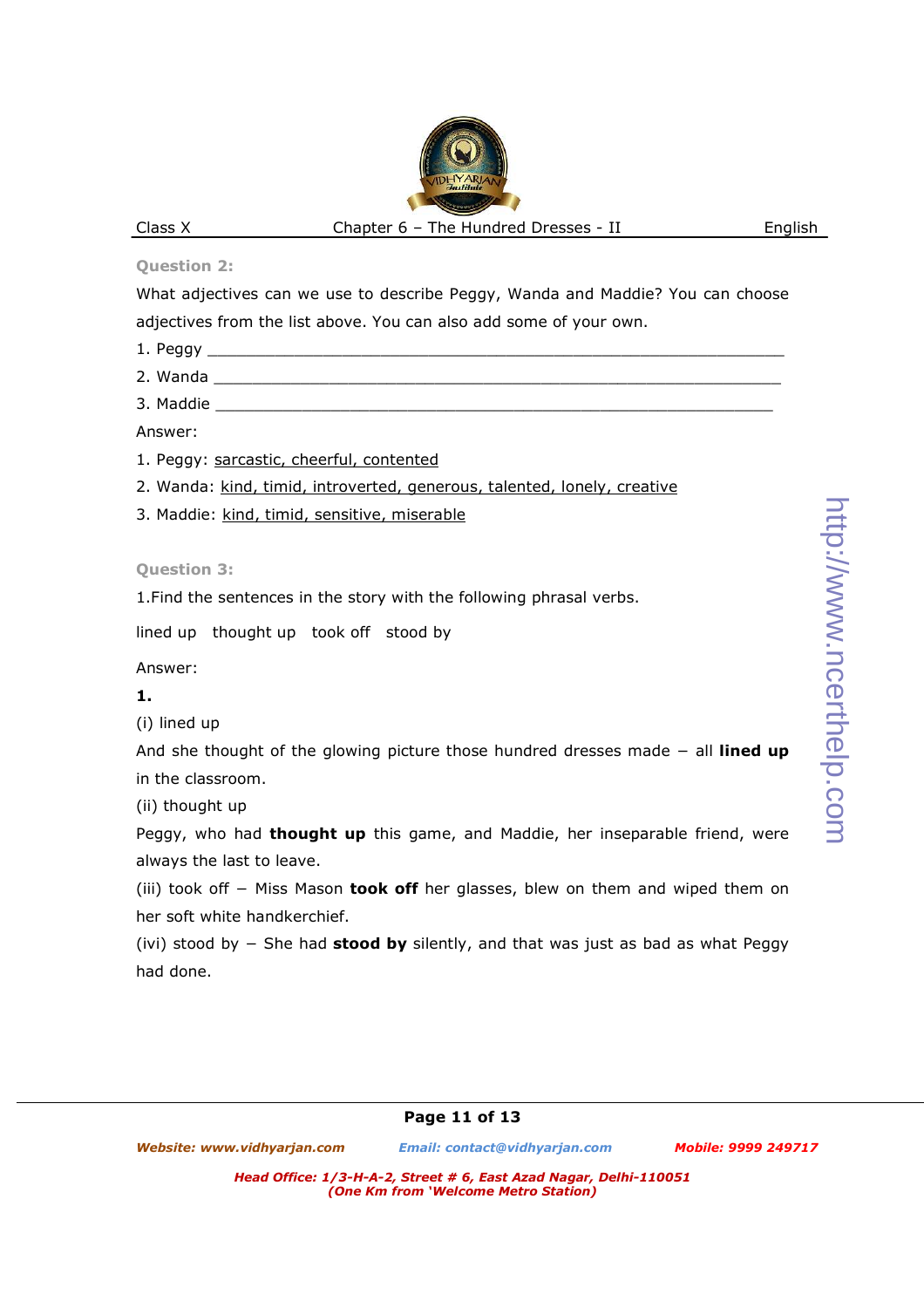#### **Question 4:**

Colours are used to describe feelings, moods and emotions. Match the following 'colour expressions' with a suggested paraphrase.

- (i) the Monday morning feel embarrassed / angry / ashamed blues
- (ii) go *red* in the face feel very sick, as if about to vomit
- (iii) look *green* sadness or depression after a weekend of fun
- (iv) the *red* carpet the sign or permission to begin an action
- (v) *blue*-blooded a sign of surrender or acceptance of defeat; a wish to stop fighting
- (vi) a *green* belt in an unlawful act; while doing something wrong
- (vii) a *black*guard a photographic print of building plans; a detailed plan or scheme
- (viii) a *grey* area land around a town or city where construction is prohibited by law
- (ix) a *white* flag  $\sim$  an area of a subject or a situation where matters are not very clear
- (x) a *blue* print a dishonest person with no sense of right or wrong
- (xi) *red*-handed a special welcome
- (xii) the *green* light of noble birth or from a royal family